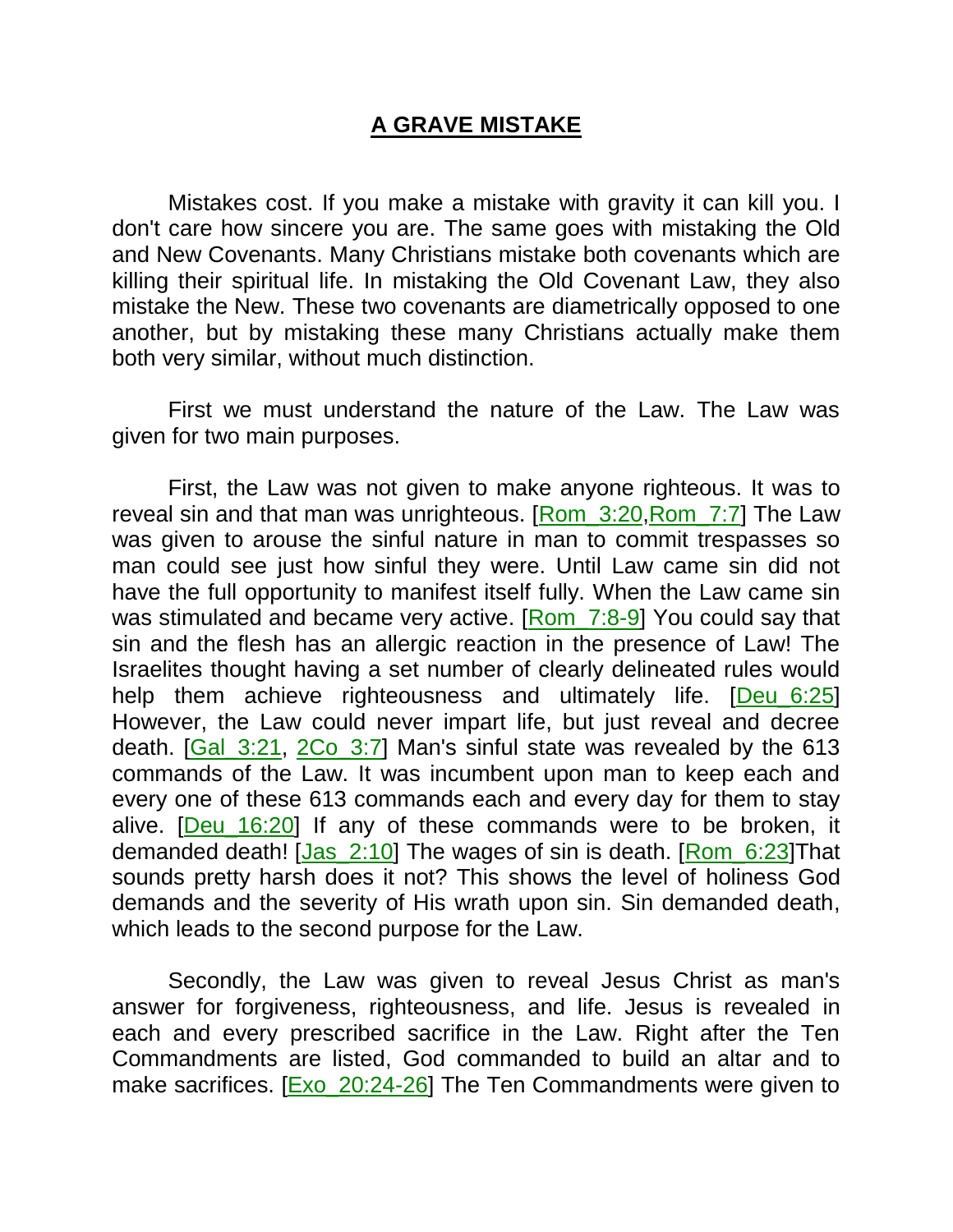try man and to find Him guilty before God. Ten in the Bible speaks of trial. The altar provided right after the giving of the Ten Commandments was to reveal to man the only way to redemption, righteousness, and true life in God, which was by the shed blood of Jesus Christ.

## **HERE IS THE MIS-UNDERSTANDING OF MANY OF THE LAW, WHICH LEADS THEM TO THE SAME MISTAKE IN THE NEW COVENANT.**

When an Israelite sinned they incurred the death penalty. However, under the Law, God had a system of animal sacrifices in which that death sentence could be carried out upon an innocent substitute. The innocent animal without blemish would take the guilt of the sin and die in the place of the sinner. The blood of the innocent animal would cover over the sin of the sinner. In this way the whole nation of Israel would not be wiped out and destroyed for their sins.

Herein lays the misunderstanding of many people back in the day of the Law and also today. They think that God gave His Laws for man to keep it in order to be right with him, and that they were to try their best to do it. They also surmise that God knows that man can't be perfect so in His mercy and grace He provided sacrifices to make up the difference when sins were committed. To many the sacrifices were just a safety net for those who were not perfect, but God still demanded that people gave their very best in keeping His laws, and if they did, He would make up the rest by his Grace- by the sacrifices.

Unfortunately, this misunderstanding has been brought over into the New Covenant. Many look at Jesus Christ's death on the cross and His shedding of blood similar to the sacrifices of the Old Testament. Many believers think that God still expects Christians to try their best to keep the Ten Commandments, and all the rules of morality in the Old Testament, plus a host of New Testament rules. They believe God expects them to do their best to be righteous by their obedience to His laws, but when they mess up like all people do, that Jesus' sacrifice and shed blood makes up the difference. Therefore, they mix the Law and grace. In the minds of many believers the difference between the Old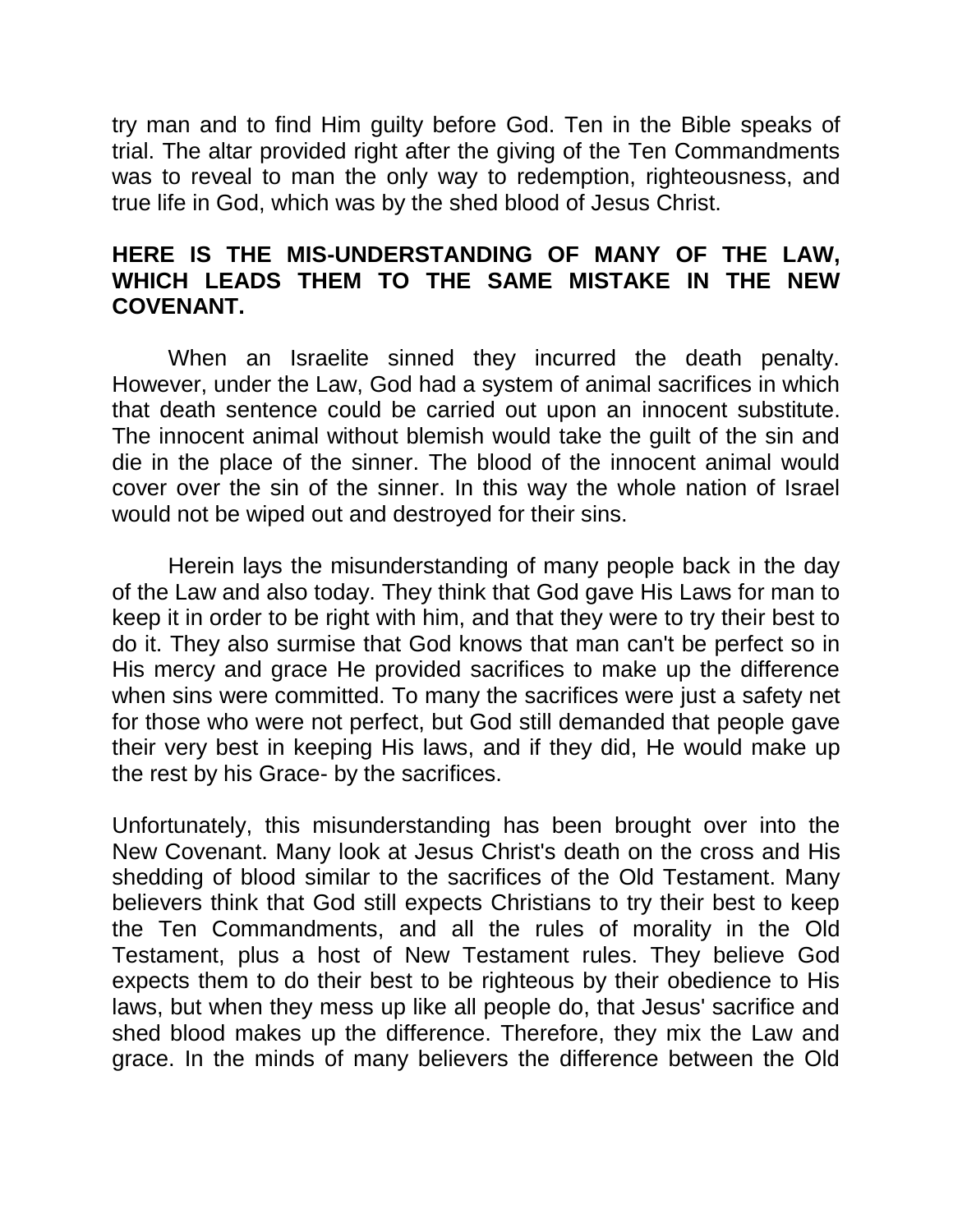and New Covenants is that Jesus merely replaces the animal sacrifices of the Old.

In misunderstanding the Old Testament Law they misunderstand the New, and end up making them both the same- a mixture of Law and Grace. God never allowed mixture under the Law, and God does not tolerate mixture today! God did not give the sacrifices in the Old Covenant to make up for where their performance failed. God was not mixing Grace and Law in the Old Covenant. He was revealing two ways of approaching God and showing which one worked! The Laws revealed man's attempt to approach God by works which does not work! The sacrifices revealed an approach altogether different than the works of man. The sacrifices revealed approach to God through faith in the shed blood of His Son Jesus Christ and His perfect work- That approach works! One brings death, the other life! God was not mixing Law and grace, but contrasting the two!

In the New Covenant, God is not mixing Law and Grace. God is not demanding from us works that will lead towards us being righteous, and that Jesus' death for us makes up for any deficiencies in our performance. Many Christians are ignorant that they actually believe this and are doing this. Many are attempting to earn God's approval and blessings by their works and then appealing to his grace by confessing their sins when they fail, thinking God makes up for the deficiency in their performance by His grace. In their view, God is demanding their best efforts in living for Him and then making up the difference with His grace when needed! This is mixing Law and Grace and drains the power right out of the gospel. The mixing of Law and Grace actually drains the power out of both principles. The power of the Law, if you live just by Law, is to bring you to the end of yourself and you admit you are a sinner and need salvation and the grace of God through Jesus. The power of Grace, if you live just by grace, is that by the finished work of Christ's redemption you receive the gift of Christ's righteousness and the power of the Spirit of Christ. These sanctify and empower you to bear the fruit of God's righteousness and to live in victory, totally by the grace of God working in and through you by faith.